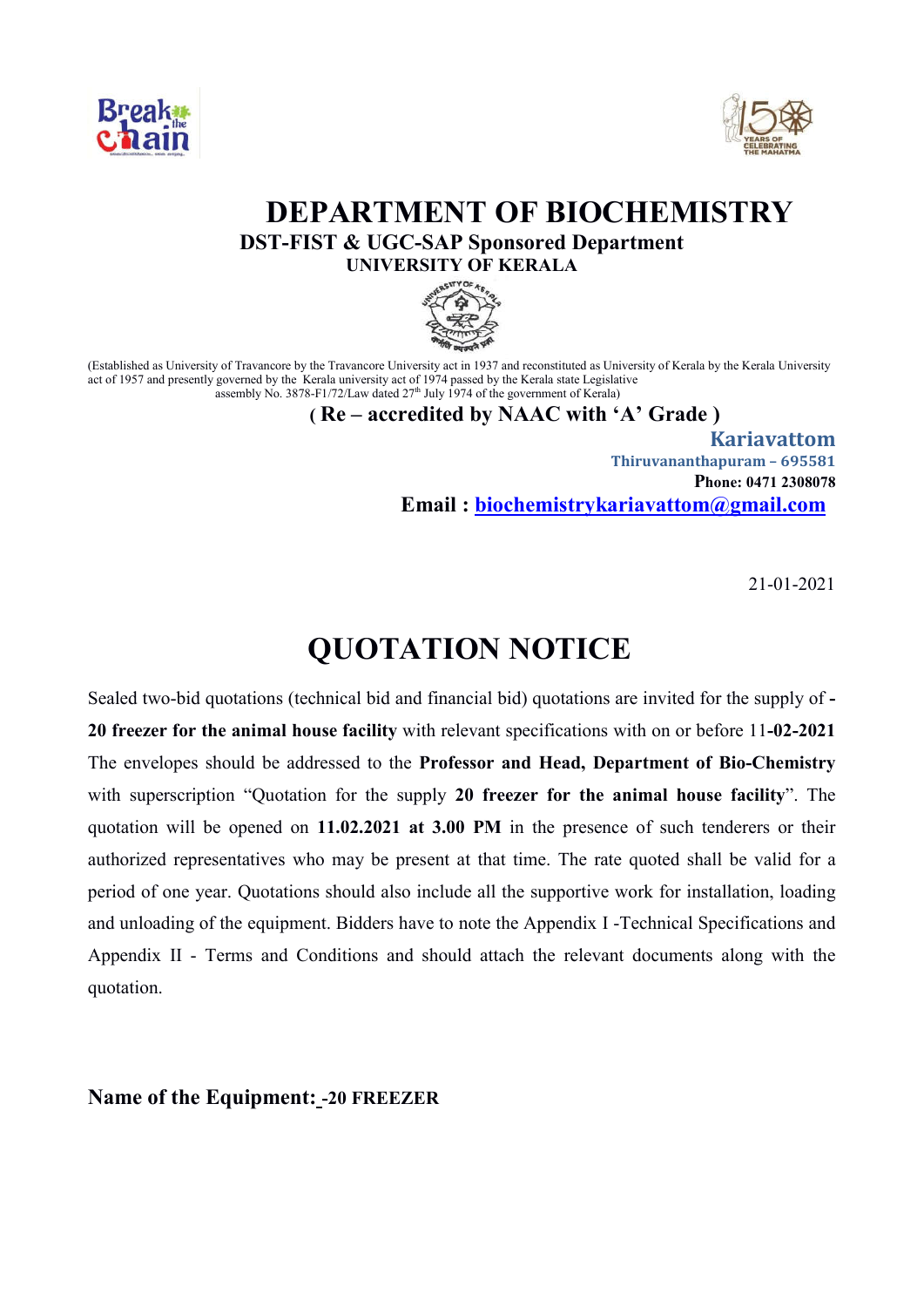### **APPENDIX I- TECHNICAL SPECIFICATIONS**

|   | -20 FREEZER           |                              |
|---|-----------------------|------------------------------|
|   | capacity              | 300 litre                    |
|   | Temperature           | $-12$ °C to $-22$ °C.        |
| 3 | Power supply          | 230 V/1PH/50 Hz              |
|   | Refrigerant           | R 134 a/ R 404 A             |
|   | Number of doors       | 1 or 2                       |
|   | Internal light        | Should available             |
|   | Provision for locking | Should available             |
| 8 | Warranty/AMC          | Minimum 2 year warranty /AMC |

### **APPENDIX II- TERMS AND CONDITIONS**

- **1.** Separate tender along with separate sets of all necessary documents should be submitted for each instrument. The main envelop should be superscribed: "TENDER FOR SUPPLY OF ………………. (ENTER NAME OF EQUIPMENT). Last date of submission ............................" The date of Opening of Technical Bid and Financial Bid is indicated above.
- **2.** For those bidders submitting tenders for more than one instrument, separate applications for each instrument (Tender Bid and Financial Bid) must be placed in individual sealed envelopes and these envelops must be placed inside a bigger envelope. Only one model can be quoted in a tender. If the tenderer wants to quote for more than one model separate tenders should be submitted. If more than one model is quoted in a single tender it will be summarily rejected.
- **3.** The tenders received late, without required documents or incomplete in any respect / misleading will be summarily rejected.
- **4.** The proposals shall be submitted in two parts, viz. **Technical bid and Financial bid in two separate sealed envelopes** (with respective marking superscribed in bold). The first envelope (envelope 1) marked **"Technical bid"** should include the technical specifications. The first envelope should not contain any cost information whatsoever. The second envelope (envelope 2) marked **"Financial bid"** should contain the detailed price offer in prescribed format. Both the sealed envelopes Technical bid and Financial bid should be placed in a bigger sealed cover. The top of cover must also contain Name and Address of the tenderer, telephone and other contact details for further correspondence. The financial bids of only technically acceptable offers will be opened for further evaluation and ranking before awarding the contract.
- **5.** The Bidder should be a manufacturer or their dealer specifically authorized by the manufacturer to quote on their behalf for this tender. Certificate to this effect should be included in the quotation.
- **6.** The models quoted should be in successful operation for at least one year as on the date of Bid opening.
- **7.** Prices are to be quoted *FOR DESTINATION (Department of Biochemistry, University of Kerala, Kariavattom).* The prices quoted should clearly indicate the following charges: Price of the equipment; Price of optional accessories if any; Customs duty (after submission